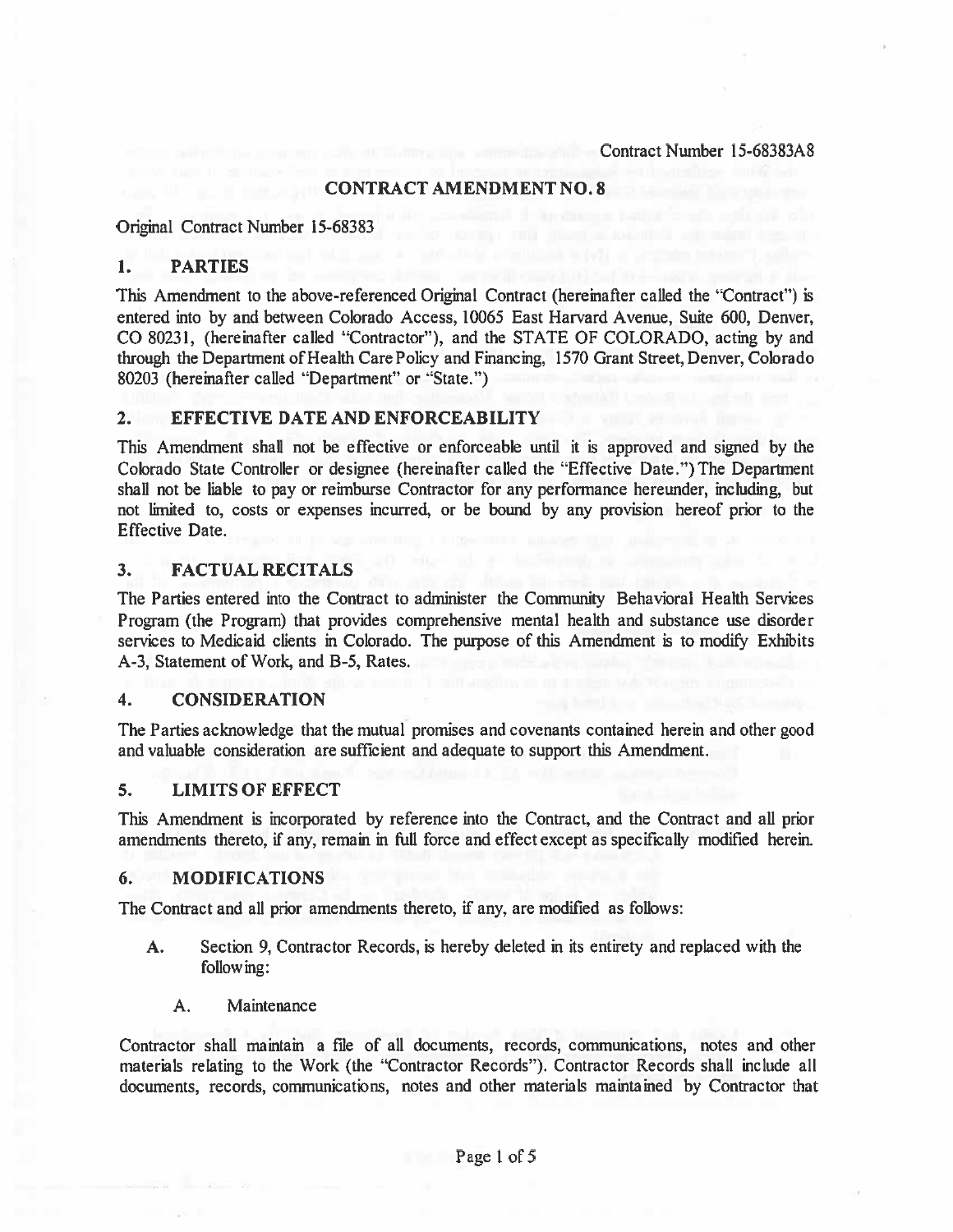relate to any Work performed by Subcontractors, and Contractor shall maintain all records related to the Work performed by Subcontractors required to ensure proper performance of that Work. Contractor shall maintain Contractor Records until the last to occur of: (i) <sup>a</sup> period of ten (10) years after the date this Contract expires or is terminated, (ii) <sup>a</sup> period of ten (10) years after final paymen<sup>t</sup> under this Contract is made, (iii) <sup>a</sup> period of ten (10) years after the resolution of any pending Contract matters, or (iv) if an audit is occurring, or Contractor has received notice that an audit is pending, a period of ten  $(10)$  years after such audit is completed and its findings have been resolved (the "Record Retention Period").

B.Inspection

Contractor shall permit the State, CMS, the Office of Inspector General, the Comptroller General or their designees to audit, inspect, examine, excerpt, copy and transcribe Contractor Records at any time during the Record Retention Period. Contractor shall make Contractor Records available during normal business hours at Contractor's office or place of business, or at other mutually agreed upon times or locations. The State, CMS, the Office of Inspector General, the Comptroller General or their designees, in their discretion, may inspect the premises, physical facilities and equipment where Medicaid-related activities or work is conducted at any time.

C.**Monitoring** 

The State, in its discretion, may monitor Contractor's performance of its obligations under this Contract using procedures as determined by the State. The State shall monitor Contractor's performance in <sup>a</sup> manner that does not unduly interfere with Contractor's performance of the Work.

D.Final Audit Report

Contractor shall promptly submit to the State <sup>a</sup> copy of any final audit repor<sup>t</sup> of an audit performed on Contractor's records that relates to or affects this Contract or the Work, whether the audit is conducted by Contractor or <sup>a</sup> third party.

- B. Exhibit A-3, Statement of Work, Section 2.0, Enrollment, Populations Served and Covered Services, Subsection 2.2, Covered Services, Paragraph 2.2.1.3., is hereby added as follows:
	- 2.2.1.3. For Enrollees also enrolled in <sup>a</sup> physical health MCO, the Contractor will provide mental health or substance use disorder benefits in the inpatient, outpatient and emergency care classifications of benefits within the scope of benefits stipulated in the Contract; prescription drugs for mental health or substance use disorders are covered by fee-for-service Medicaid.
- C. Exhibit A-3, Statement of Work, Section 2.0, Enrollment, Populations Served and Covered Services, Subsection 2.2, Covered Services, Paragraph 2.2.1.4., is hereby added as follows: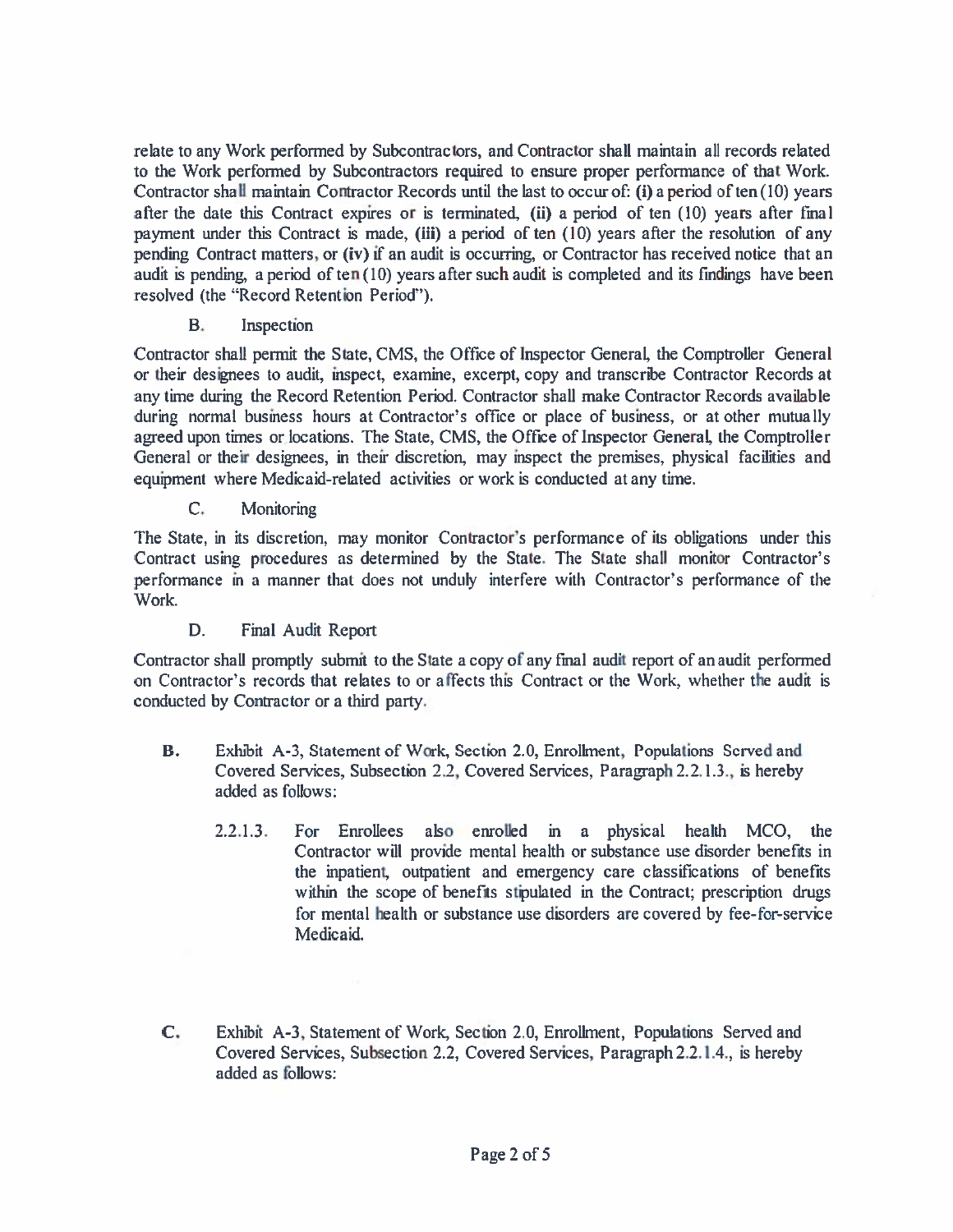- 2.2.1.4. The Contractor may cover, in addition to services covered under the State plan, any services necessary for compliance with the requirements for parity in mental health and substance disorder benefits, within the scope of benefits stipulated in the Contract.
- D. Exhibit A-3, Statement of Work, Section 2.0, Enrollment, Populations Served and Covered Services, Subsection 2.2, Covered Services, Paragraph 2.2.10.3., is hereby added as follows:
	- 2.2.10.3. The Contractor shall not apply any financial requirement or treatment limitation to mental health or substance use disorder benefits in any classification that is more restrictive than the predominant financial requirement or treatment limitation of that type applied to substantially all medical/surgical benefits in the same classification furnished to enrollees, whether or not the benefits are furnished by the same managed care plan (MCP).
- E. Exhibit A-3, Statement of Work, Section 2.0, Enrollment, Populations Served and Covered Services, Subsection 2.2, Covered Services, Paragraph 2.2.10.4., is hereby added as follows:
	- 2.2.10.4. For enrollees also enrolled in <sup>a</sup> physical health MCO, the Contractor may only apply <sup>a</sup> non-quantitative treatment limit (NQTL) for mental health or substance use disorder benefits, in any classification, in <sup>a</sup> manner comparable to and no more stringently than, the processes, strategies, evidentiary standards, or other factors applied to the same NOTL in the same benefit classification of the enrollees medical/surgical benefits.
- F. Exhibit A-3, Statement of Work, Section 2.0, Enrollment, Populations Served and Covered Services, Subsection 2.5, Service Delivery, Paragraph 2.5.9.12., is hereby deleted in its entirety and replaced as follows:
	- 2.5.9.12. The Contractor shall ensure all Network Providers are enrolled with the state as Medicaid Providers, consistent with provider disclosure, screening, and enrollment requirements, and no paymen<sup>t</sup> is made to <sup>a</sup> Network Provider pursuant to this contract if a Network Provider is not enrolled with the state as Medicaid Provider. This provision does not require the Network Provider to render services to Fee-for-Service beneficiaries.
- G. Exhibit A-3, Statement of Work, Section 2.0, Enrollment, Populations Served and Covered Services, Subsection 2.9, Compliance and Monitoring, Paragraph 2.9.2.1., is hereby deleted in its entirety and replaced as follows:
	- 2.9.2.1. The Contractor shall establish and maintain <sup>a</sup> utilization managemen<sup>t</sup> program to monitor access to and appropriate utilization of covered services that is compliant with 42 CFR 438.905 and 438.910, et. seq. The program shall be under the direction of an appropriately qualified clinician. Utilization determinations shall be based on written criteria and guidelines

Page 3 of 5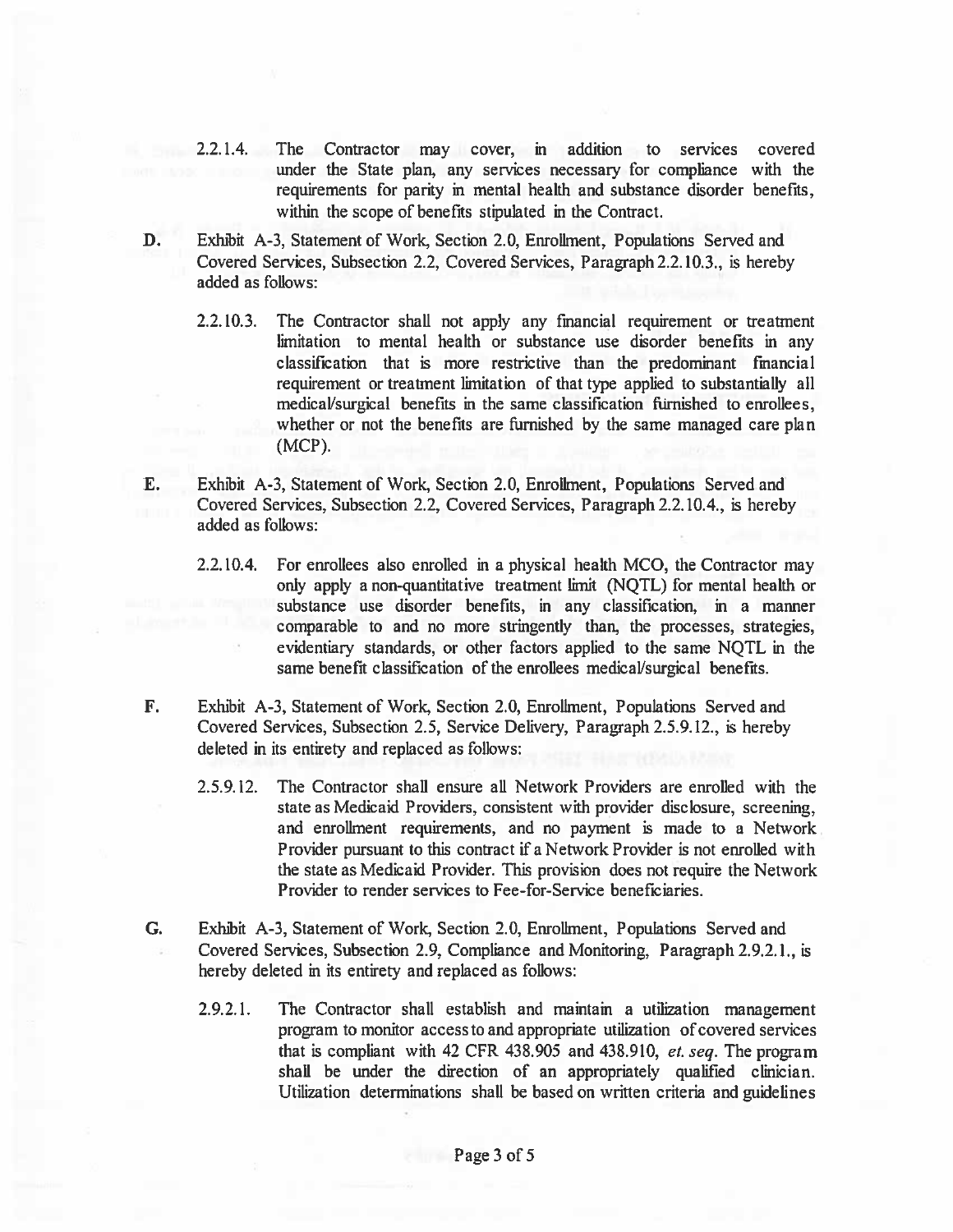developed or adopted with involvement from practicing providers or nationally recognized standards. The utilization managemen<sup>t</sup> process shall in no way impede timely access to services.

H. Exhibit B-5, Rates, is hereby deleted in its entirety and replaced with Exhibit B-6, Rates, attached hereto and incorporated by reference into the Contract. All references within the Contract to Exhibit B, B-I, 8-2, 8-3, 8-4, or 8-5 shall be deemed to reference to Exhibit 8-6.

#### 7.START DATE

This Amendment shall take effect on its Effective Date.

#### 8.ORDER OF PRECEDENCE

Except for the Special Provisions and the HIPAA Business Associates Addendum, in the event of any conflict, inconsistency, variance, or contradiction between the provisions of this Amendment and any of the provisions of the Contract, the provisions of this Amendment shall in all respects supersede, govern, and control. The most recent version of the Special Provisions incorporated into the Contract or any amendment shall always control other provisions in the Contract or any amendments.

#### 9.AVAILABLE FUNDS

Financial obligations of the state payable after the current fiscal year are contingent upon fimds for that purpose being appropriated, budgeted, or otherwise made available to the Department by the federal government, state governmen<sup>t</sup> and/or grantor.

# REMAINDER OF THIS PAGE INTENTIONALLY LEFT BLANK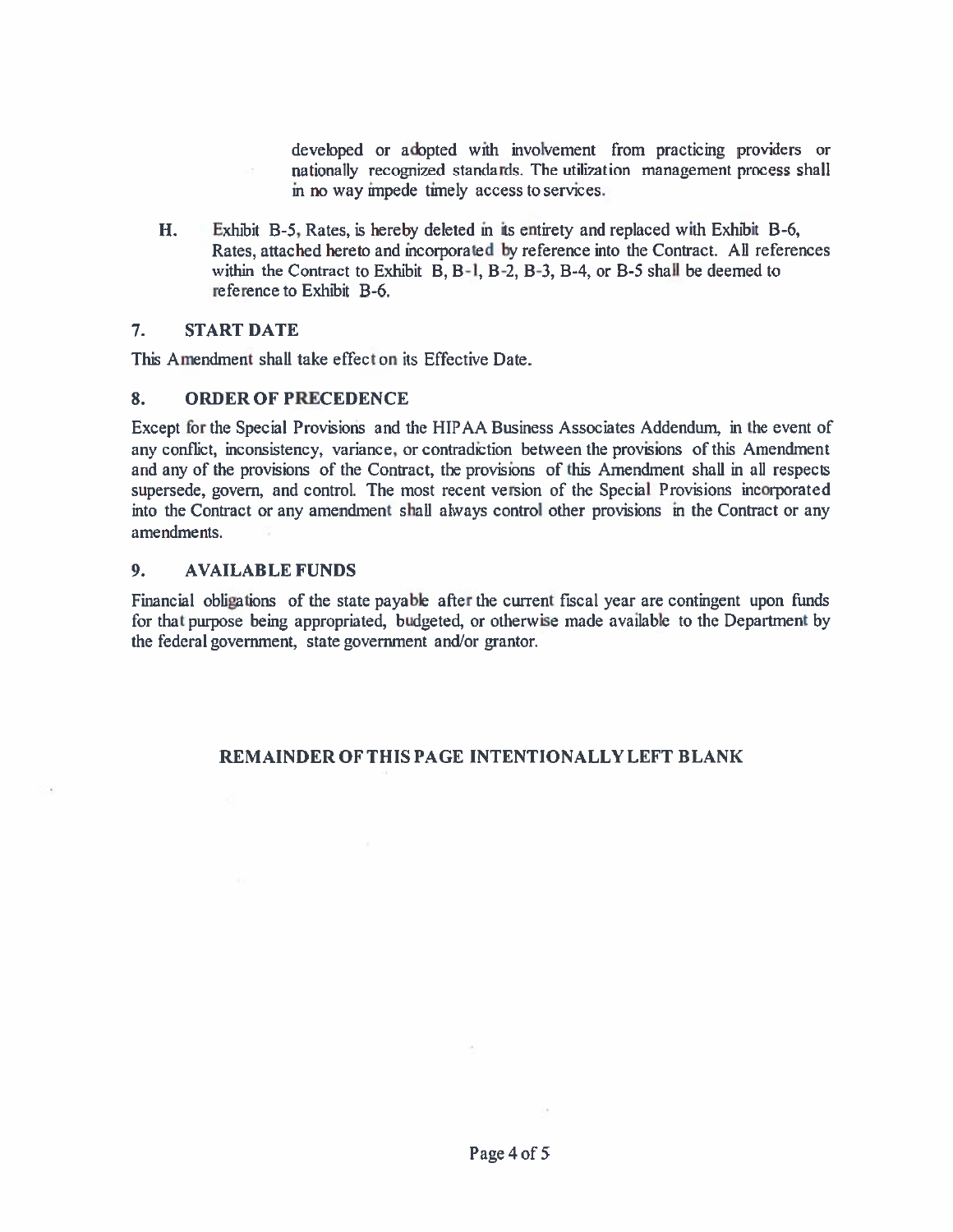## THE PARTIES HERETO HAVE EXECUTED THIS AMENDMENT

|                                       | Contract Number 15-68383A8                                                                                                                                                                          |
|---------------------------------------|-----------------------------------------------------------------------------------------------------------------------------------------------------------------------------------------------------|
|                                       | THE PARTIES HERETO HAVE EXECUTED THIS AMENDMENT                                                                                                                                                     |
|                                       | Persons signing for Contractor hereby swear and affirm that they are authorized to act on<br>Contractor's behalf and acknowledge that the State is relying on their representations to that effect. |
| <b>CONTRACTOR:</b><br>Colorado Access | <b>STATE OF COLORADO:</b><br>John W. Hickenlooper, Governor                                                                                                                                         |
| Bv                                    | By:                                                                                                                                                                                                 |
| Signature of Authorized Officer       | <b>Tom Massey</b><br><b>Active Executive Director</b>                                                                                                                                               |
|                                       | Department of Health Care Policy and                                                                                                                                                                |
| Date:                                 | Financing                                                                                                                                                                                           |
|                                       | Date:                                                                                                                                                                                               |
|                                       | <b>LEGAL REVIEW:</b>                                                                                                                                                                                |
| Printed Name of Authorized            | Cynthia H. Coffman, Attorney General                                                                                                                                                                |
|                                       | By:                                                                                                                                                                                                 |
| Printed Title of Authorized Officer   | Date:                                                                                                                                                                                               |
|                                       |                                                                                                                                                                                                     |

## ALL CONTRACTS REOUTRE APPROVAL BY THE STATE CONTROLLER

CRS §24-30-202 requires the State Controller to approve all Slate Contracts. This Contract is not valid until signed and dated below by the State Controller or delegate. Contractor is not authorized to begin performance until such time. If Contractor begins performing prior thereto, the State of Colorado is not obligated to pay Contractor for such performance or for any goods and/or services provided hereunder.

|       | <b>STATE CONTROLLER:</b>                       |
|-------|------------------------------------------------|
|       | Jaros, CPA, MBA, JD                            |
| By:   | all                                            |
|       | Department of Health Care Policy and Financing |
| Date: |                                                |